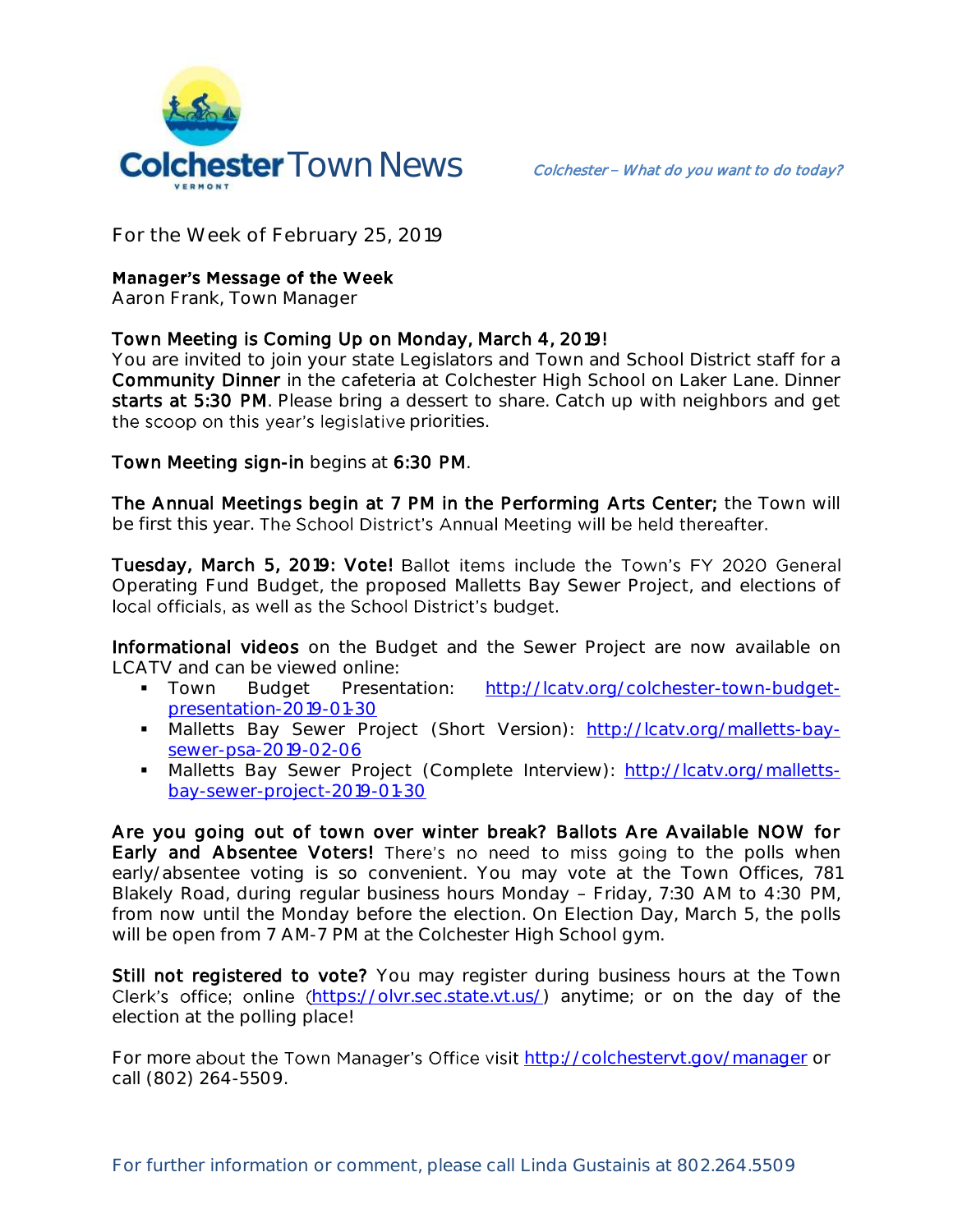

**Police Department Douglas Allen, Police Chief** 

Our annual Awards Luncheon sponsored by the Colchester-Milton Rotary Club was held on February 21st. This annual event allows us the opportunity to recognize achievements that have occurred throughout the year.

#### This year's recipients included:

### Certificates of Commendation to:

- Communications Specialist Candace Johnson and Sergeant Michael Fish for implementation of the "Hello, How Are You?" program that checks on our senior residents
- Communications Specialist Candace Johnson for her work to obtain a treadmill for dispatchers' use for wellness

## Meritorious Service Awards to:

- Cpl. Mark Jacobs for his outstanding efforts as the department's School Resource Officer
- Cpl. David Dewey and K-9 Tazor for their ten years of exceptional teamwork and service to the Colchester Police Department.

## Life Saving Awards to:

- **•** Officer Jeffrey Baur for life-saving actions including placement of a tourniquet onto the arm of an injured individual
- Cpl. Stephen Gutierrez for a successful intervention with a suicidal individual

Over the past four weeks, CPD officers responded to 1013 calls for service. These calls resulted in 27 arrests for violations that included DUI, Possession of Cocaine, and Aggravated Domestic Assault among others.

For more about CPD visit<http://colchestervt.gov/police> or call (802) 264-5556

**Rescue and Technical Rescue Squads Scott Crady, Rescue Chief**

- Pond Hockey was held on February 8, 9 & 10 at the Route 127 Fishing Access. We had an ambulance and crews on-site for all three days of this event.
- Colchester Rescue taught "Stop the Bleed" during training with the Mallets Bay Fire Department. The class focused on the control of severe bleeding by applying tourniquets and/or packing deep wounds with gauze